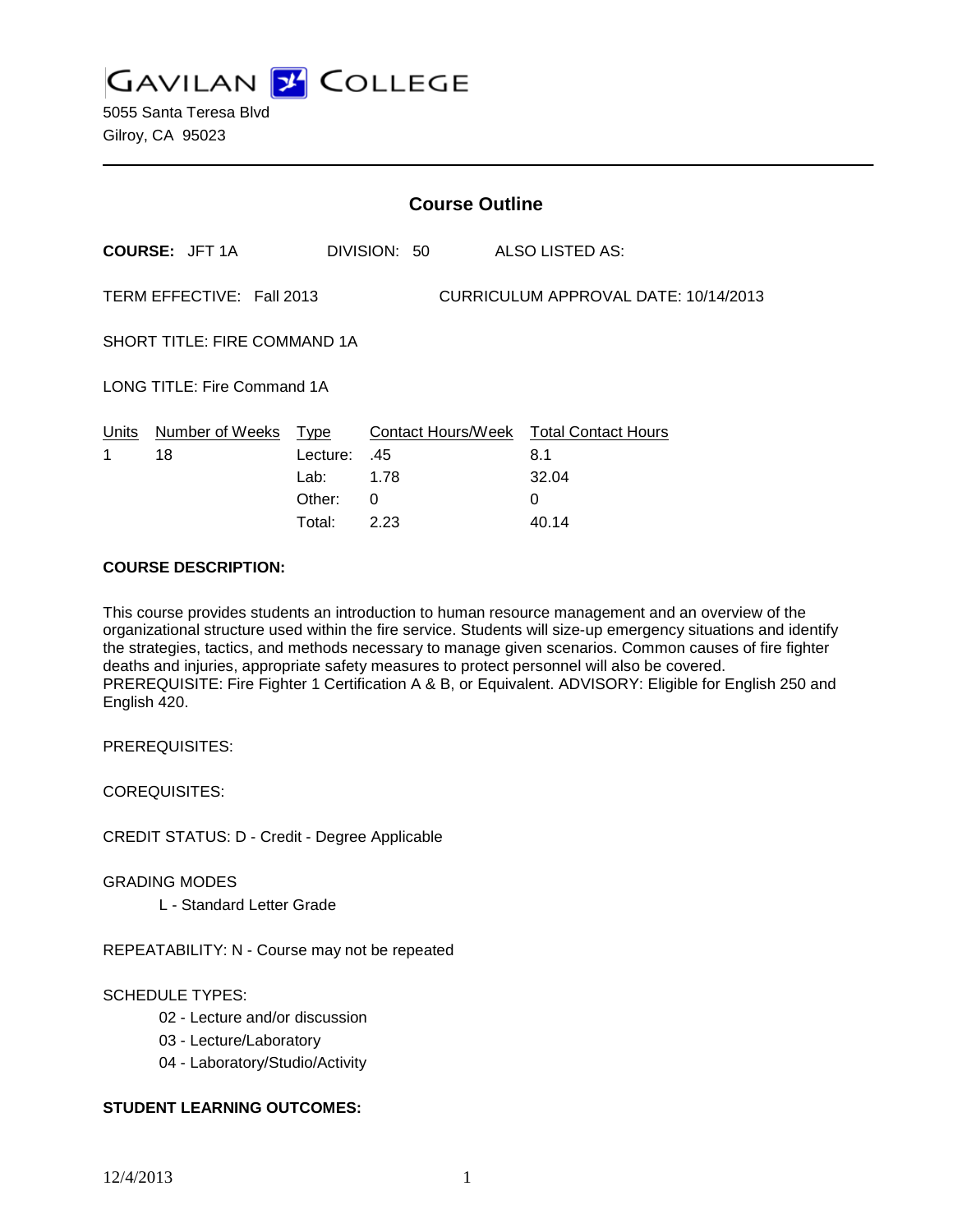1. Identify fire service personnel with an overview of the organizational structure used within the fire service, including duties and responsibilities.

Measure: Written Exam PLO: ILO: 2.3. GE-LO: Year assessed or anticipated year of assessment: 2013

2. Demonstrate how to compile a prefire plan, and hot to utilize that information when responding to an emergency incident

Measure: Written exam, role play PLO: ILO: 2,3, GE-LO:

Year assessed or anticipated year of assessment: 2013

3. Identify the strategies, tactics and methods necessary to manage given scenarios.

Measure: Class exercise

PLO:

ILO: 2,3

GE-LO:

Year assessed or anticipated year of assessment: 2013

4. Describe the principles of delegation of authority at an emergency incident.

Measure: Exam, class exercise

PLO:

ILO: 2, 3,

GE-LO:

Year assessed or anticipated year of assessment: 2013

## **CONTENT, STUDENT PERFORMANCE OBJECTIVES, OUT-OF-CLASS ASSIGNMENTS**

Curriculum Approval Date: 10/14/2013

.5 Hours

CONTENT: I. Introduction to Command

- A. Orientation and Administration
- 1. Course Goals
- 2. Human Resource Management
- 3. Organizational Structure
- B. The Learning Process
- 1. Knowledge and Experience
- C. Fire Command Overview
- 1. Command Activities

STUDENT PERFORMANCE OBJECTIVES (SPO): Identify the authority and responsibility of each component of the fire department.

OUT-OF-CLASS ASSIGNMENTS: reading assignment

5.5 Hours

CONTENT: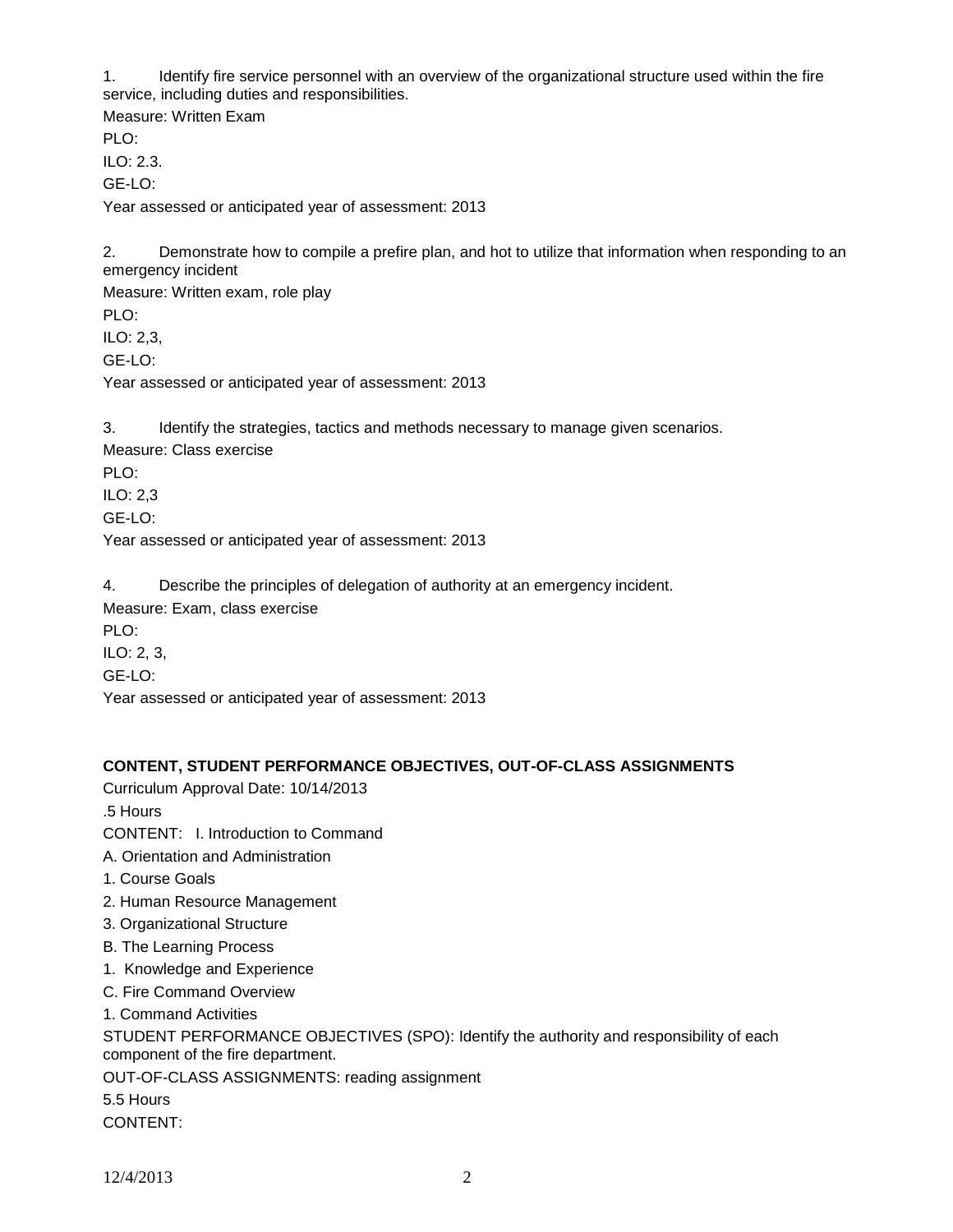- II. Fire Behavior
- A. Fire Chemistry
- 1. Fire Defined
- 2. Elements
- 3. Heat
- 4. Fuel
- B. Fire Phases
- 1. Incipient Phase
- 2. Free Burning Phase
- 3. Smoldering Phase
- 4. Backdraft
- 5. Flashover
- C. Effects of Time
- 1. Standard Time-Temperature Core
- 2. Fire Department Reflex Time
- 3. Detection
- 4. Fire Department Notification
- 5. Control and Extinguishment
- D. Fire Behavior Writhing Structures
- 1. Basic Fire Behavior within Structures
- 2. Fire Progress within a Structure
- 3. The Path of Least Resistance

SPO: Identify the basic fire behavior within a structure, the main method by which heat will spread, and three factors which may affect a fire's development within a structure.

OUT-OF-CLASS ASSIGNMENTS: reading assignment, test preparation

6 Hours

CONTENT:

- III. Fire Control Concepts
- A. Extinguishing Agents
- 1. Four Classes of Fire
- 2. Water
- 3. Foam
- 4. Carbon Dioxide (CO2)
- 5. Halogenated Agents
- 6. Dry Chemicals
- B. Water Application
- 1. Methods of Attack
- 2. Factors
- C. Protection Systems
- 1. Sprinklers
- 2. Fire Detectors
- 3. Alarm Systems

SPO: Identify the different fire protection systems that firefighters might encounter during department operations.

OUT-OF-CLASS ASSIGNMENTS: reading assignment

- 6 Hours
- CONTENT:
- IV. Pre-Fire Planning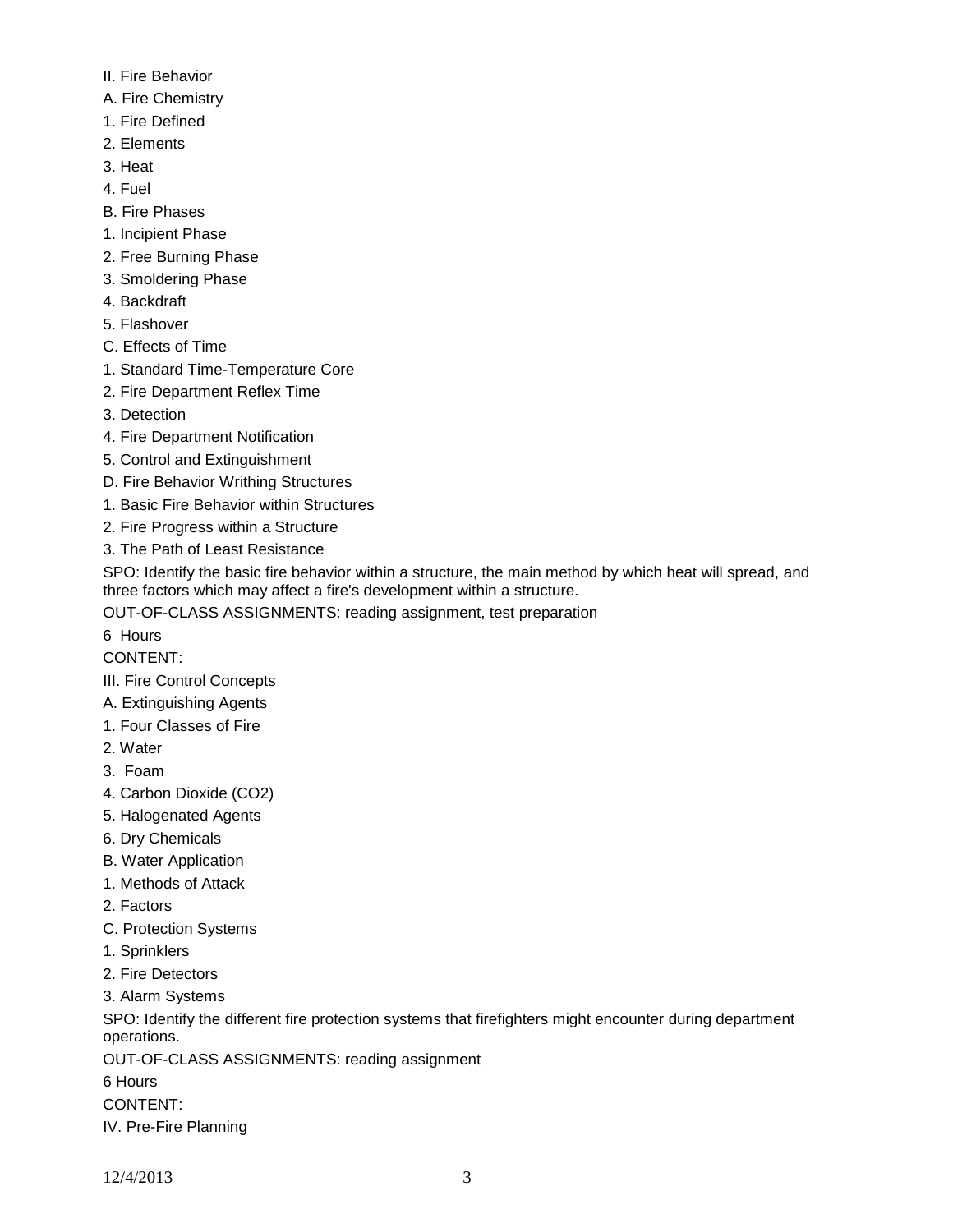- A. Building Construction
- 1. Types
- 2. Materials
- B. Occupancy Types
- C. Pre-Fire Planning
- 1. Types of Pre-Plans
- 2. Target Hazards
- D. Fire Data
- 1. Incident Report

2. National Fire Incident Reporting System (NFIRS) and California Fire Incident

Reporting System (CFIRS)

- 3. NFPA 901
- E. Local Resources
- F. State & Federal Resources

SPO: Student will identify some of the state and federal agencies that may offer assistance to fire departments during local emergencies.

OUT-OF-CLASS ASSIGNMENTS: reading assignment NFPA Fire Protection Handbook

8 Hours

CONTENT:

- V. Fire On Scene
- A. Fireground Safety
- 1. Statistics
- 2. Firefighter Safety
- B. Size-Up
- 1. Information Sources
- 2. Lloyd Layman's Size Up System
- C. Strategy, Tactics & Methods
- 1. Components
- 2. Strategies
- D. Report on Conditions
- E. Role of the First-In Officer
- 1. Role of the Company Officer
- F. Company Operations
- G. Determining Resources Requirements
- 1. Field Formula for Calculating Fire Flow
- 2. Planning and Practice
- H. Apparatus Placement

I. Initial Fire Attack

SPO: Identify the leading cause of death and injuries to firefighters.

OUT-OF-CLASS ASSIGNMENTS: Reading assignment Handout: Death and Injury Report for US **Firefighters** 

14 Hours

CONTENT:

- VI. Management Skills
- A. Management Overview
- B. The Fire Service
- 1. Systems Approach
- C. The Company Officer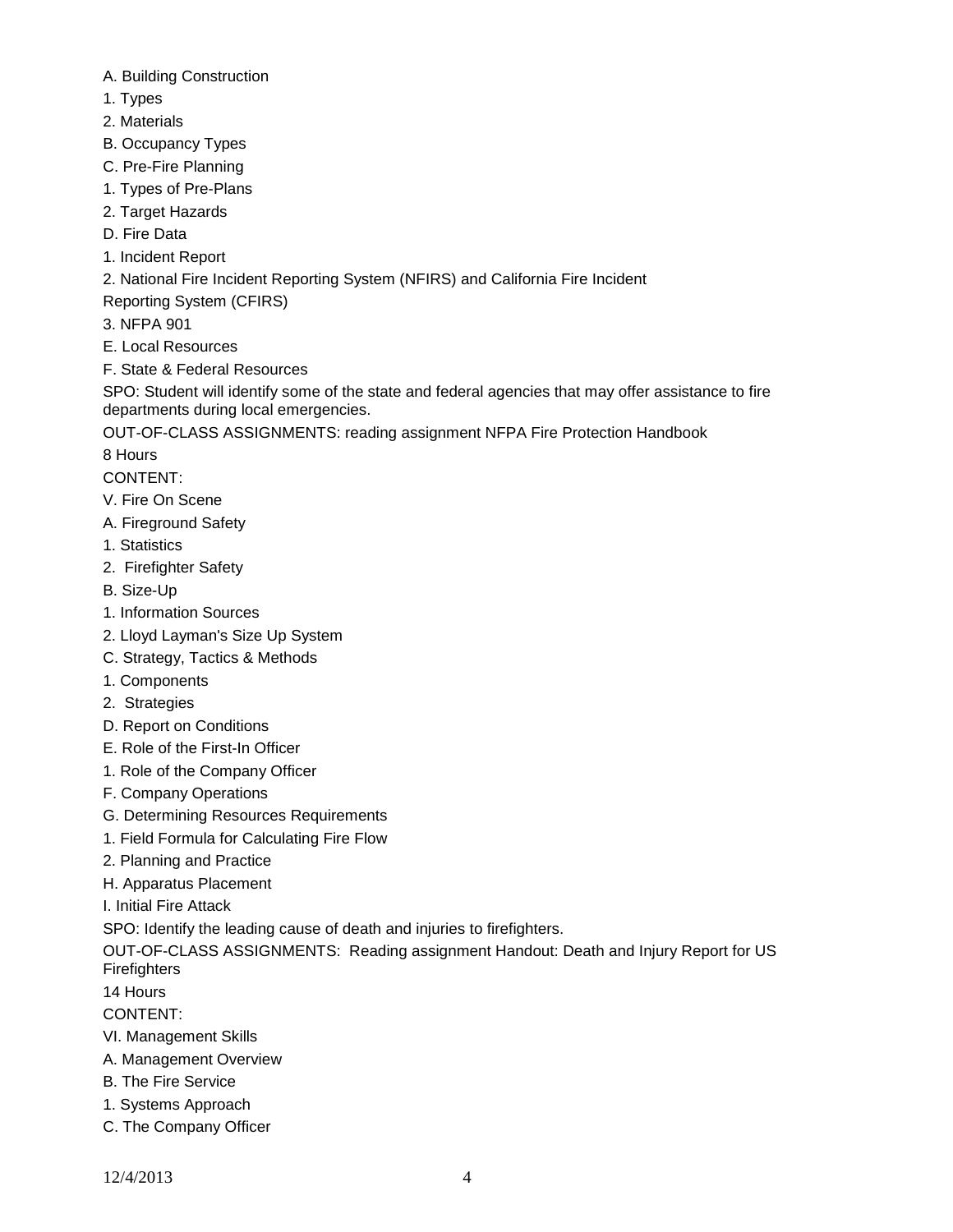- 1. Skills, Knowledge and Abilities Required
- D. Pressure of Command
- 1. Stress
- E. Performance Standards
- 1. Components of Performance Standards
- 2. Factors Affecting Fireground Performance
- F. Levels of Emergency
- 1. Four Levels of Emergency
- G. Decision Making
- 1. Identification of the Problem
- 2. Evaluating Alternatives
- H. Communications
- 1. Methods
- I. Management by Objectives
- 1. The Basis of Management by Objectives
- 2. Benefits
- J. Divisions of Fire Fighting
- 1. Major Goals of Fireground Operations
- 2. Keys to Successful Scene Management
- K. Command/Control Components
- 1. Organization
- 2. Chain of Command
- 3. Control Structure
- VII. Simulation Exercises

SPO: Describe a definition of "management", identify the four functions of management, and distinguish between technical and managerial skills.

OUT-OF-CLASS ASSIGNMENTS: reading assignment, Management of Fire Service Operations Handout

# **METHODS OF INSTRUCTION:**

Lecture, discussion and demonstrations will serve as the medium of instruction. Audio-visual aids will be utilized as they facilitate meaningful instruction. Regular assignments will be made for out-of-class study and research. Individual guidance will be provided as required.

# **METHODS OF EVALUATION:**

CATEGORY 1 - The types of writing assignments required: Percent range of total grade: 20 % to 25 % Reading Reports CATEGORY 2 -The problem-solving assignments required: Percent range of total grade: 25 % to 35 % **Quizzes** CATEGORY 3 -The types of skill demonstrations required: Percent range of total grade: 30 % to 40 % Class Performance/s CATEGORY 4 - The types of objective examinations used in the course: Percent range of total grade: 25 % to 40 % Multiple Choice True/False